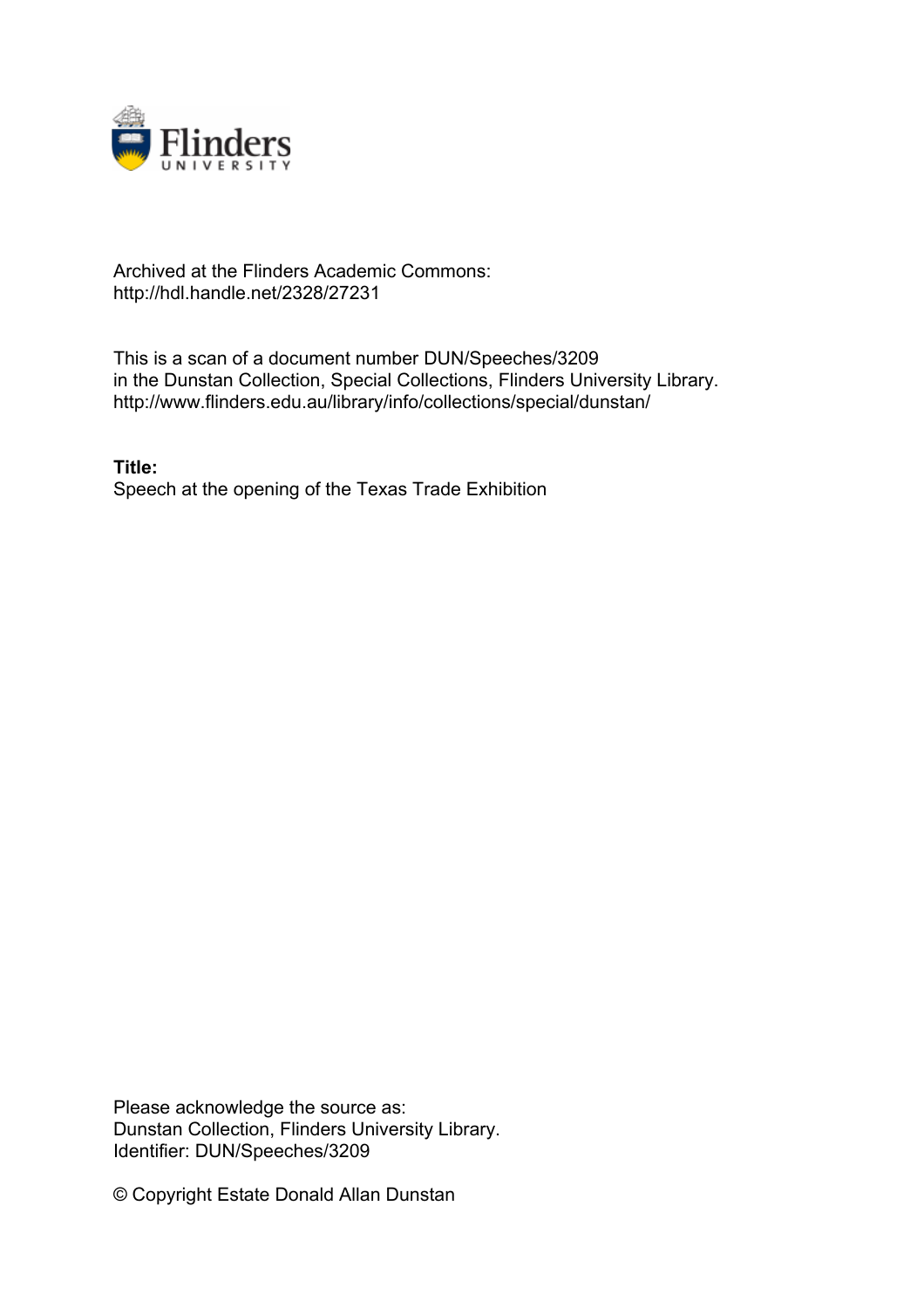OLTECH BY THE HOL. THE UNEUTROP PROFILE AR. D.A. **JUNCTAN** 

LTR. CHAXRMAN, ETC. :

I AN VERY GLAD TO HAVE THIS OPPORTUILTY PIRCT OF ALL OF EXTEMPING A VERY SINCERE WHOCHE TO OUR VISITING FRIENDS FROM TERAS. I ACSURE THIE THAT WE ARE DELIGHTED TO HAVE THEM IN GOUTH AUSTRALIA. UE ALHEADY HAVE INDUSTRIAL ACTIVITIES IN GOUTH AUSTRALIA BEING CARRIED OUT BY CORFORATIONS FROM TEXAS, so that our visitors today may be assured that south australia IG A STATE WHERE WE WELCOME AND APPRECIATE THE INTEREST OF KIRUCKRIALISTS.

X DELIEVE THAT THIS TRADE MISSION COMES TO ADELAIDE at a very opportune time. In south australia, sisce the 1940's, OUR STATE HAS UNDERGONE RAPID DEVELOPIENT PARTICULARLY IN REGARD TO SECONDARY INDUSTRIES. FURTHEREORE, SOUTH AUSTRALIAN INTERESTS, XX ASSOCXATICH WITH INTERESTS FROM TEXAS, HAVE DISCOVERED HATURAL

PAGE 2.

3209

GAS RESERVES IN THE FORTH EAST OF THE STATE, AND AS A RESULT OF THIS, ANRANGEMENTS HAVE BEEN HADE WHEREBY IT IS EXPECTED THAT NATURAL CAS WILL BE AVAILARLE TO INDUCTRY IN ADELAIDE BY NID 1969. **I** have ivery reason to believe, therefore, that south australia IS ON THE VERGE OF FURTHER CREAT INDUSTRIAL EXPANSION. X GAXD EARLIER THAT THE TRADE MISSION HAD COME AT A VERY OPPORTUNE TIME. BECAUGE OF THE PROSECTS OF RAFID DEVELOPEER URICH I HAVE CENTICHED, OUR AMERICAN FRIENDS NERE TODAY MAY WELL PIND THE TICE APPROPRIATE TO CONSIDER EXTHER THE ESTABLICHMENT OF L'ANUPAC-TURIKO ACTIVITISO IN THIS STATE OR ARRAKOMENTO FOR MANUFACTURE UNDER LICENCE OF WHEIR FRODUCTS IN THIS STATE.

THE COMPARIES REPRESENTED AT THIS EXHIBITION ANE ALL OF HIGH STANDING AS IS THE QUALITY OF THEIR FRODUCTION. X TRUST THAT THE GTAY OF THEIR REPRECEVEATIVES IN ADELAIDE UILL BE A VERY

Dunstan Collection, Special Collections, Flinders University Library.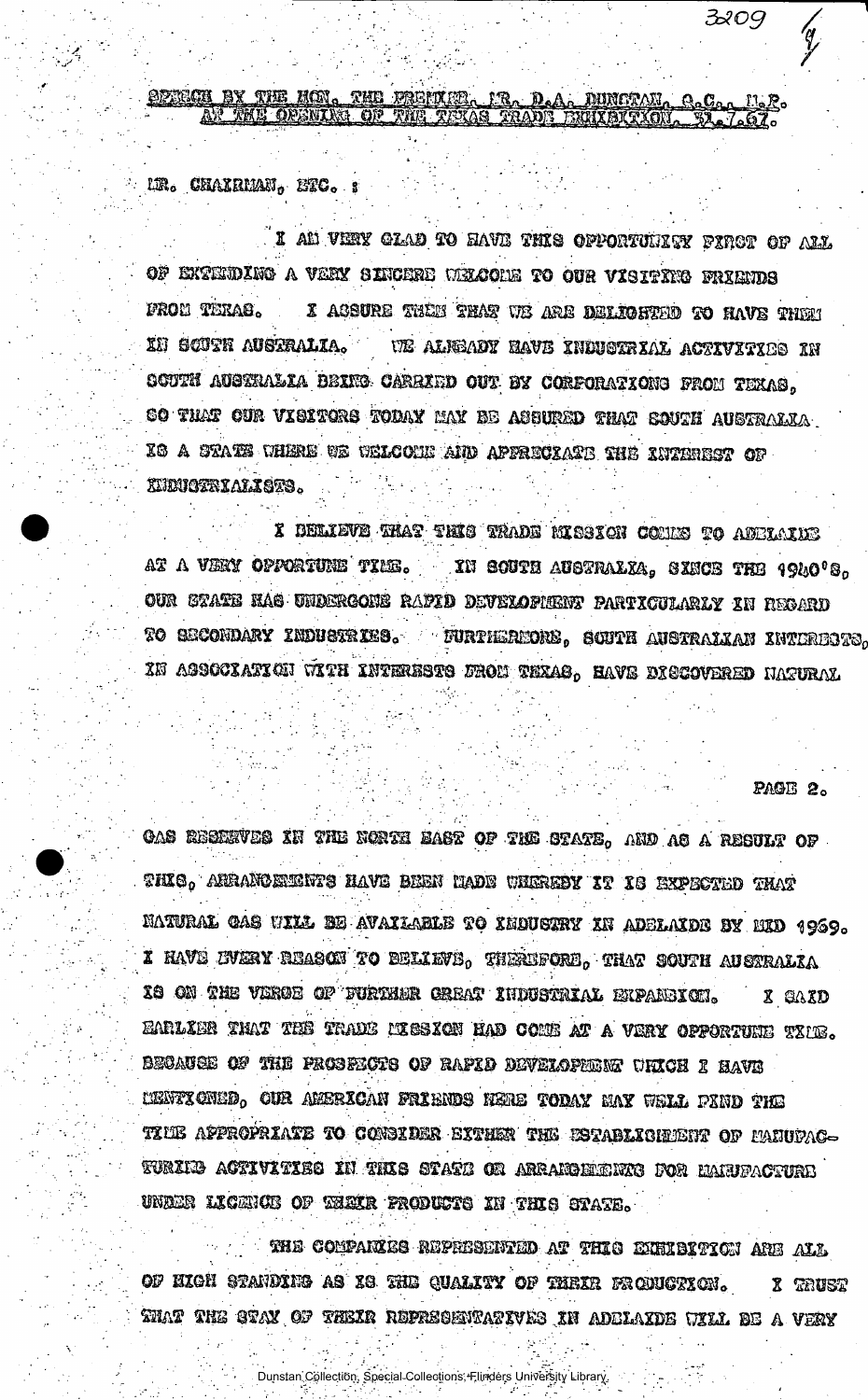HAPFY ONE, THAT SUCCESSFUL BUGINESS WILL RESULT FROM IT, AND THAT WHAT THEY SEE IN ADELAIDE AND LEARN OF SOUTH AUSTRALIA WILL BE SUCH AS TO ARCUSE THEIR INTEREST IN THE ESTABLE HULWY OF FERMANELY BUSINESS ACTIVITIES IN OUR STATE.

<u>MR. CHARRMAN</u> 3 IT GIVES HE MUCH PLEASURE TO DECLARE THE FIRST THMS TRADE LESSION IN ADELAIDE TO BE OFFICIALLY OPEN.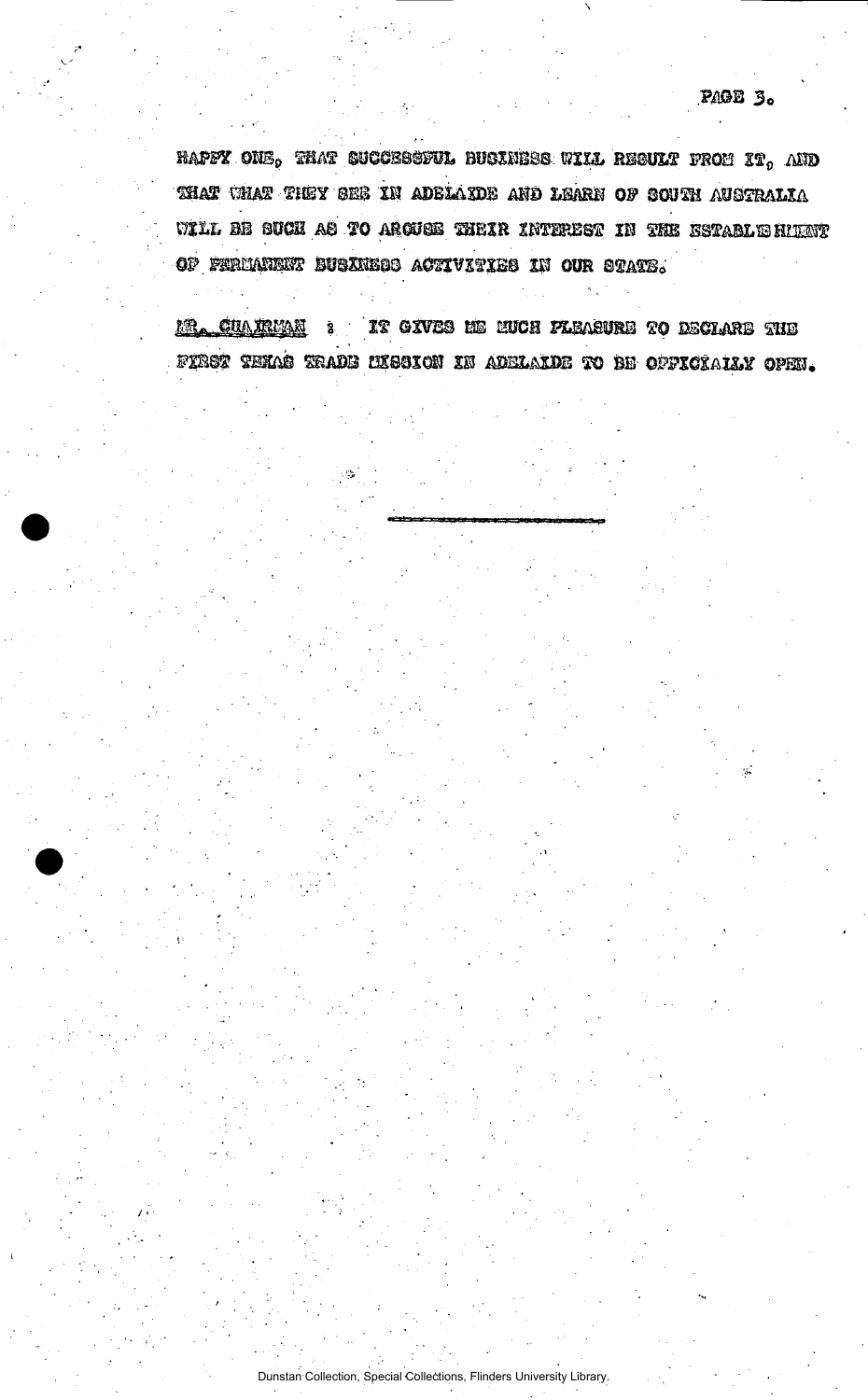## SPEECH BY THE HON. THE PREMIER. MR. D.A. DUNSTAN. Q.C.. AT THE OPENING OF THE TEXAS TRADE EXHIBITION.

MR. CHAIRMAN, ETC. :

I AM VERY GLAD TO HAVE THIS OPPORTUNITY FIRST OF ALL OF EXTENDING A VERY SINCERE WELCOME TO OUR VISITING FRIENDS FROM TEXAS. I ASSURE THEM THAT WE ARE DELIGHTED TO HAVE THEM IN SOUTH AUSTRALIA. WE ALREADY HAVE INDUSTRIAL ACTIVITIES IN SOUTH AUSTRALIA BEING CARRIED OUT BY CORPORATIONS FROM TEXAS, SO THAT OUR VISITORS TODAY MAY BE ASSURED THAT SOUTH AUSTRALIA IS A STATE WHERE WE WELCOME AND APPRECIATE THE INTEREST OF INDUSTRIALISTS.

I BELIEVE. THAT THIS TRADE MISSION COMES TO ADELAIDE AT A VERY OPPORTUNE TIME. IN SOUTH AUSTRALIA, SINCE THE 1940'S, OUR STATE HAS UNDERGONE RAPID DEVELOPMENT PARTICULARLY IN REGARD TO SECONDARY INDUSTRIES. FURTHERMORE, SOUTH AUSTRALIAN INTERESTS IN ASSOCIATION WITH INTERESTS FROM TEXAS HAVE DISCOVERED NATURAL **Dunstan Collection, Special Collections**, Flinders University Library.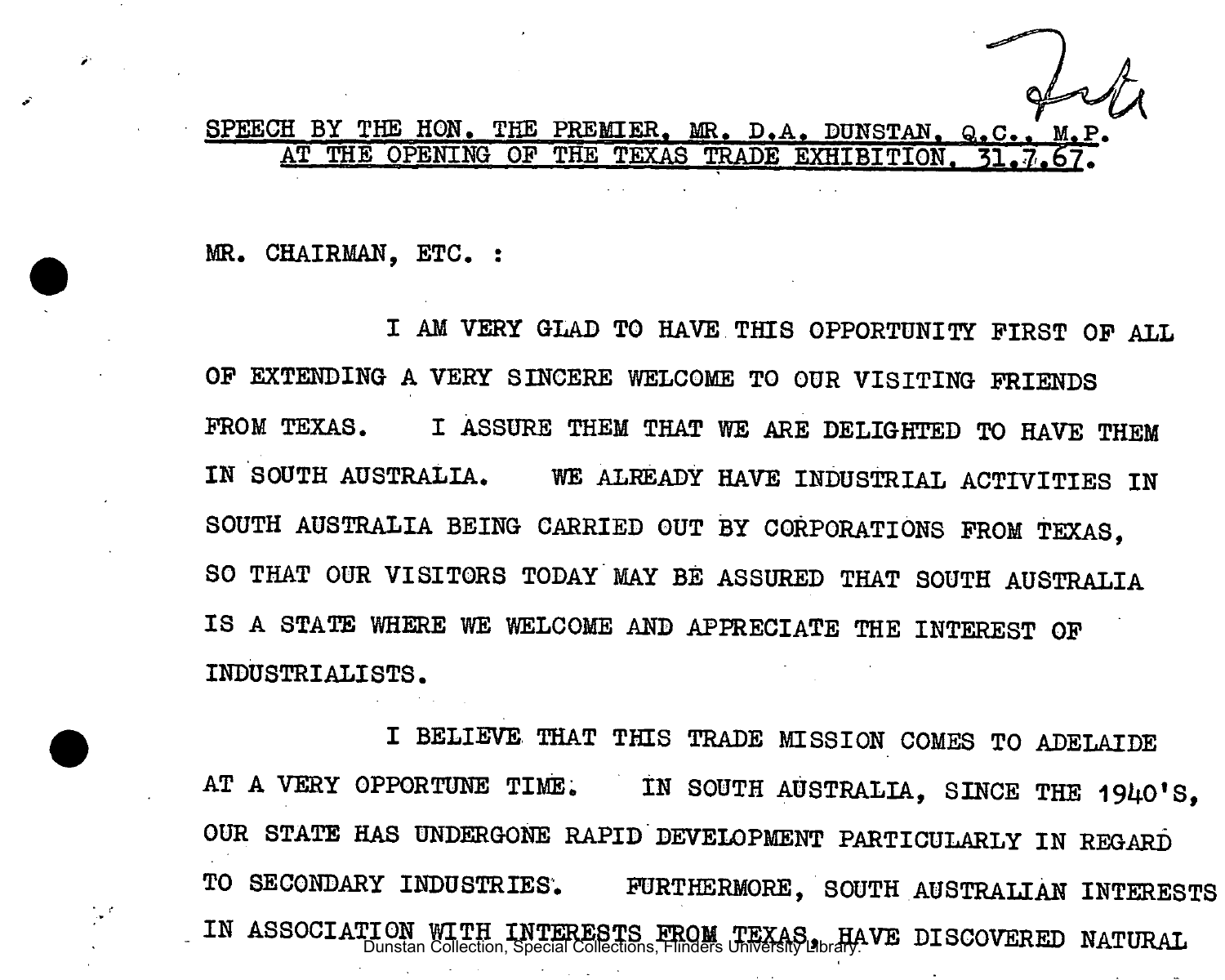GAS RESERVES IN THE NORTH EAST OP THE STATE, AND AS A RESULT OF THIS, ARRANGEMENTS HAVE BEEN MADE WHEREBY IT IS EXPECTED THAT NATURAL GAS WILL BE AVAILABLE TO INDUSTRY IN ADELAIDE BY MID 1969. I HAVE EVERY REASON TO BELIEVE, THEREFORE, THAT SOUTH AUSTRALIA IS ON THE VERGE OF FURTHER GREAT INDUSTRIAL EXPANSION. I SAID EARLIER THAT THE TRADE MISSION HAD COME AT A VERY OPPORTUNE TIME. BECAUSE OF THE PROSPECTS OF RAPID DEVELOPMENT WHICH I HAVE MENTIONED, OUR AMERICAN FRIENDS HERE TODAY MAY WELL FIND THE TIME APPROPRIATE TO CONSIDER EITHER THE ESTABLISHMENT OF MANUFAC-TURING ACTIVITIES IN THIS STATE OR ARRANGEMENTS FOR MANUFACTURE UNDER LICENCE OF THEIR PRODUCTS IN THIS STATE.

THE COMPANIES; REPRESENTED AT THIS EXHIBITION ARE ALL OF HIGH STANDING AS IS THE QUALITY OF THEIR PRODUCTION. I TRUST THAT THE STAY OF THEIR REPRESENTATIVES IN ADELAIDE WILL BE A VERY